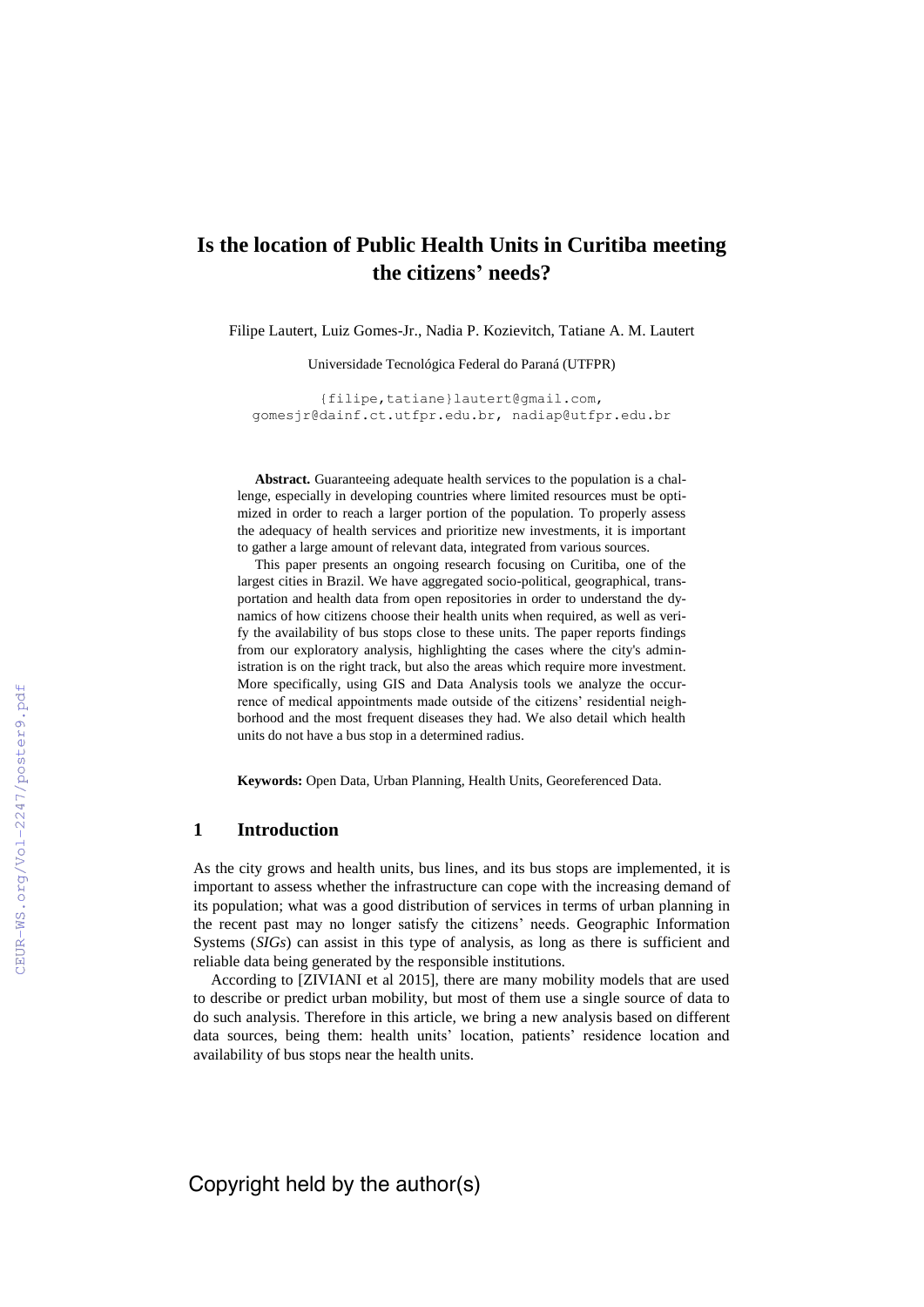Curitiba is the capital and the largest city of the Brazilian state of Paraná, one of the three states that comprise Brazil's South Region. It is also the eighth most populous city in the country. As highlighted at [NAKONETCHNEI et al 2017], Curitiba has been participating in open data initiatives along with several government stakeholders, such as *Instituto de Planejamento de Curitiba* (IPPUC)<sup>1</sup> and the Municipality of Curitiba through its Open Data Portal<sup>2</sup>. Open data information is collected, processed and maintained by the city administration to be freely used by the society and republish as desired, without restrictions from copyright, patents or other mechanisms of control. In this scenario, we explore the data about medical appointments from public Health Units of Curitiba and correlate with the city's georeferenced data. More specifically, regarding the neighborhood where the patients reside versus the neighborhood of the health units chosen for their medical appointments and procedures, categorizing the most frequent diseases these patients had when the medical appointment took place. We also review the availability of bus stops close to the public health units. The source of the georeferenced data regarding bus stops, bus stations, and health units' location is IPPUC.

The remaining work in this paper is organized as follows: Section 2 details the data and tools used. Location analysis of the Health Units is presented in Section 3, Limitations are described in Section 4, and finally, conclusion and future work are presented in Section 5.

## **2 Data and Tools**

This Section details the analyzed data, where it was found and the challenges faced to put it together, going through the tools used to review it.

According to data from the Health Department<sup>3</sup>, the Unified Health System of Curitiba has a network of 216 units distributed as described in Table 1 across its 75 neighborhoods. For this paper, we obtained the dataset of medical services performed in three types of health units, namely: Emergency Care Units, Basic Health Units, and Medical Specialty Centers.

| <b>Unit Type</b>                      | N. of Units |
|---------------------------------------|-------------|
| Basic Health Units (BHU)              | 109         |
| <b>Health Spaces</b>                  | 68          |
| Psychosocial Attention Centers (PSAC) | 12          |
| Emergency Care Units (ECU)            |             |
| <b>Medical Specialty Centers</b>      |             |

**Table 1.** Types of Health Units from Curitiba.

 $\overline{a}$ 

<sup>1</sup> http://ippuc.org.br/ Last accessed 10-May-2018

<sup>2</sup> http://www.curitiba.pr.gov.br/DADOSABERTOS/ Last accessed 10-May-2018

<sup>3</sup> <http://www.saude.curitiba.pr.gov.br/a-secretaria/historico-da-secretaria.html>, last accessed 18-April-2018.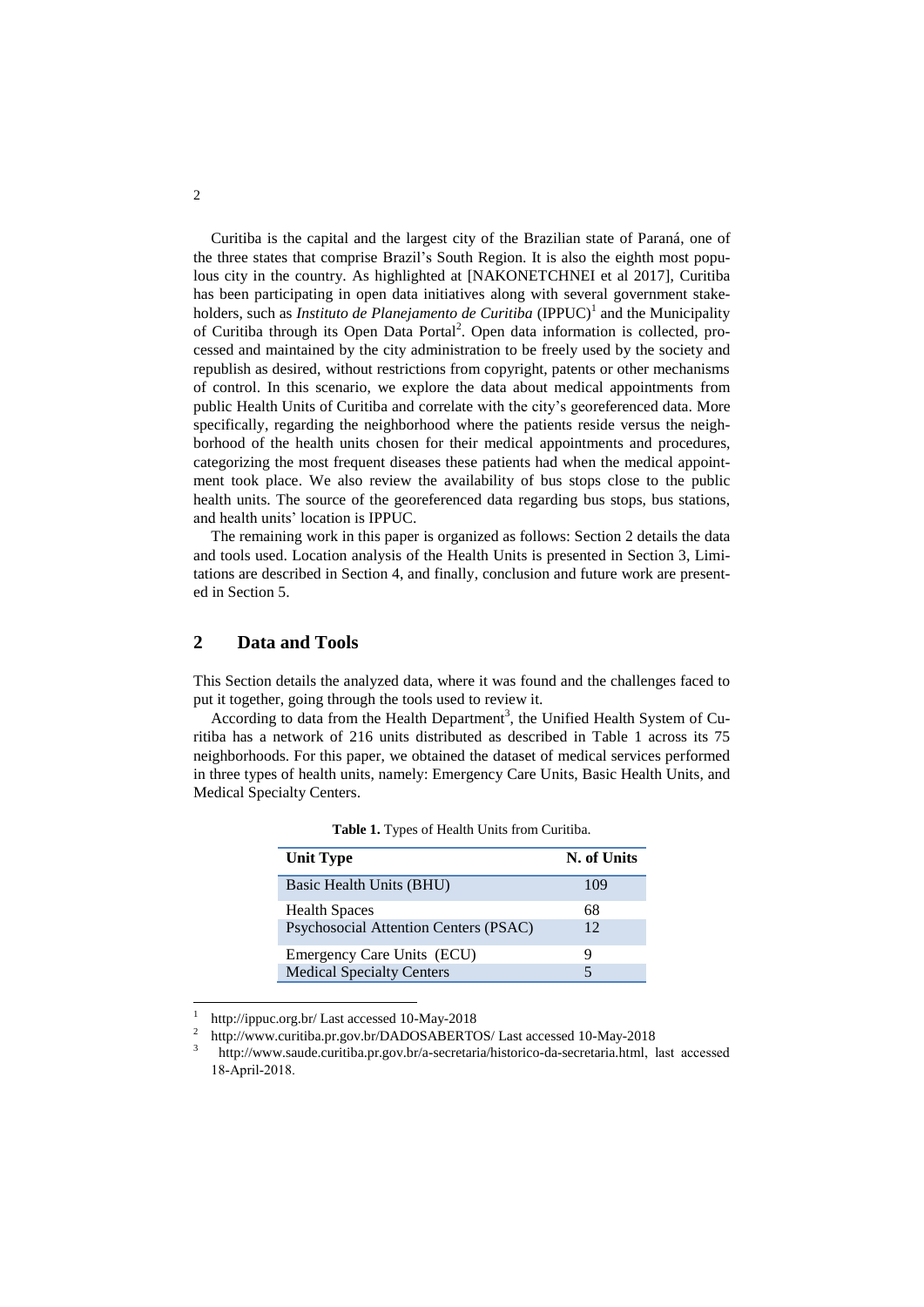| <b>Therapeutic Residences</b>       |  |
|-------------------------------------|--|
| Dental Unit Centers                 |  |
| Hospitals                           |  |
| <b>Clinical Analyses Laboratory</b> |  |
| Central of Vaccines                 |  |
| <b>Zoonose Centre</b>               |  |

Using data from the same Health Department that is available on Curitiba Open Data Portal, from January-2017 to December-2017, except for February-2017 due to the data being incorrectly formatted (apparently due to an export error), it was found that 3,086,518 medical appointments were performed from 23 different medical procedures. Figure 1 shows the numbers of appointments by month, on average there were 280,525 appointments each month in 2017. January was the month with the lowest number of appointments and October the month with the highest number, but in general, the number of appointments is quite constant throughout the year.



**Figure 1.** Number of medical appointments by month in 2017

Also according to information from the Department of Transportation<sup>4</sup>, Curitiba has 250 bus lines. As prospected by [KOZIEVITCH et al 2016], the city has 9,940 bus stops within the stationary data. It also has an additional bus stop category named Tube Bus Stations (in Portuguese, Estação Tubo). The tube stations (officially 342) are bus stops which look like tubes, for specific bus routes, such as *Expresso* and *Linha Direta*. The neighborhoods named *CIC* and *Centro* have the majority of them,

 $\frac{1}{4}$ <https://www.urbs.curitiba.pr.gov.br/institucional/urbs-em-numeros>, last accessed 08-April-2018.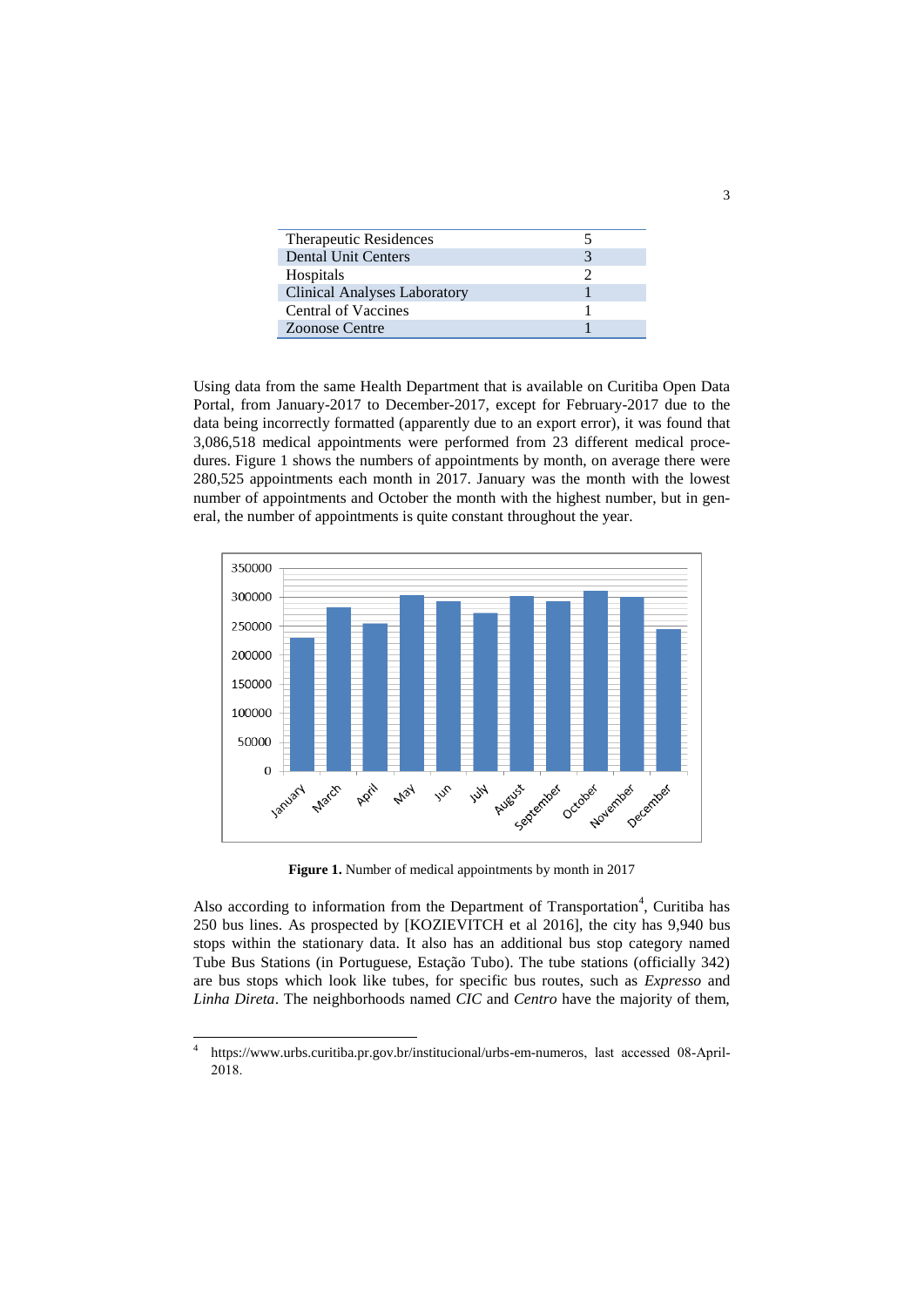with a total of 1,628 and 667 each one. It also has 23 bus terminals and one intercity/ interstate terminal which also offers train services.

As we reviewed the data for the medical appointments in order to understand the origin of the people that use the medical system, we discovered that it contains only the neighborhood of the patient. Based on that, we decided to use this field as the person's origin location, even though some neighborhoods are quite large such as CIC. In Table 2 we describe the most important fields available on the medical appointment source files - in total it has 37 fields so we suppressed the ones that are not relevant for this study.

| <b>Column Name</b> | <b>Description</b>                                       |
|--------------------|----------------------------------------------------------|
| Dt atendimento     | Date when the medical appointment occurred.              |
| Cod_unidade        | Code of the Health Unit                                  |
| Desc_unidade       | Description of the Health Unit                           |
| Cod_procedimento   | Code of the medical procedure executed                   |
| Desc_procedimento  | Description of the procedure executed                    |
| Cod cbo            | Code of the professional occupation                      |
| Desc cbo           | Description of the professional occupation               |
| Cod cid            | International Classification of Diseases Code            |
| Desc cid           | International Classification of Diseases Description     |
| Cid internamento   | International Classification of Diseases of hospitaliza- |
|                    | tion                                                     |
| Municipio          | City of the patient                                      |
| Bairro             | Neighborhood of the patient                              |

**Table 2.** Database table *atendimento\_unidade\_saude.*

**Table 3.** Database table *unidade\_de\_saude.*

| <b>Column Name</b> | <b>Description</b>                         |
|--------------------|--------------------------------------------|
| Cd equip           | Code of the health unit                    |
| Nome abrev         | Short name of the health unit              |
| Nome_mapa          | Nome of the health unit on the map         |
| Cd_bairro          | Code of the neighborhood                   |
| Bairro             | Neighborhood                               |
| Quadr_equi         | Block of the health unit                   |
| Cd_regiona         | Code of the Regional                       |
| Regional           | Regional                                   |
| Func_manha         | Whether or not it is open in the morning   |
| Func_tarde         | Whether or not it is open in the afternoon |
| Func noite         | Whether or not it is open at night         |
| Func_24hr          | Whether or not it is open 24 hours a day   |
| Desativado         | Whether or not it is disabled              |
| Coord_e            | Coordinate e                               |
| Coord n            | Coordinate n                               |
| Geom               | Geometry                                   |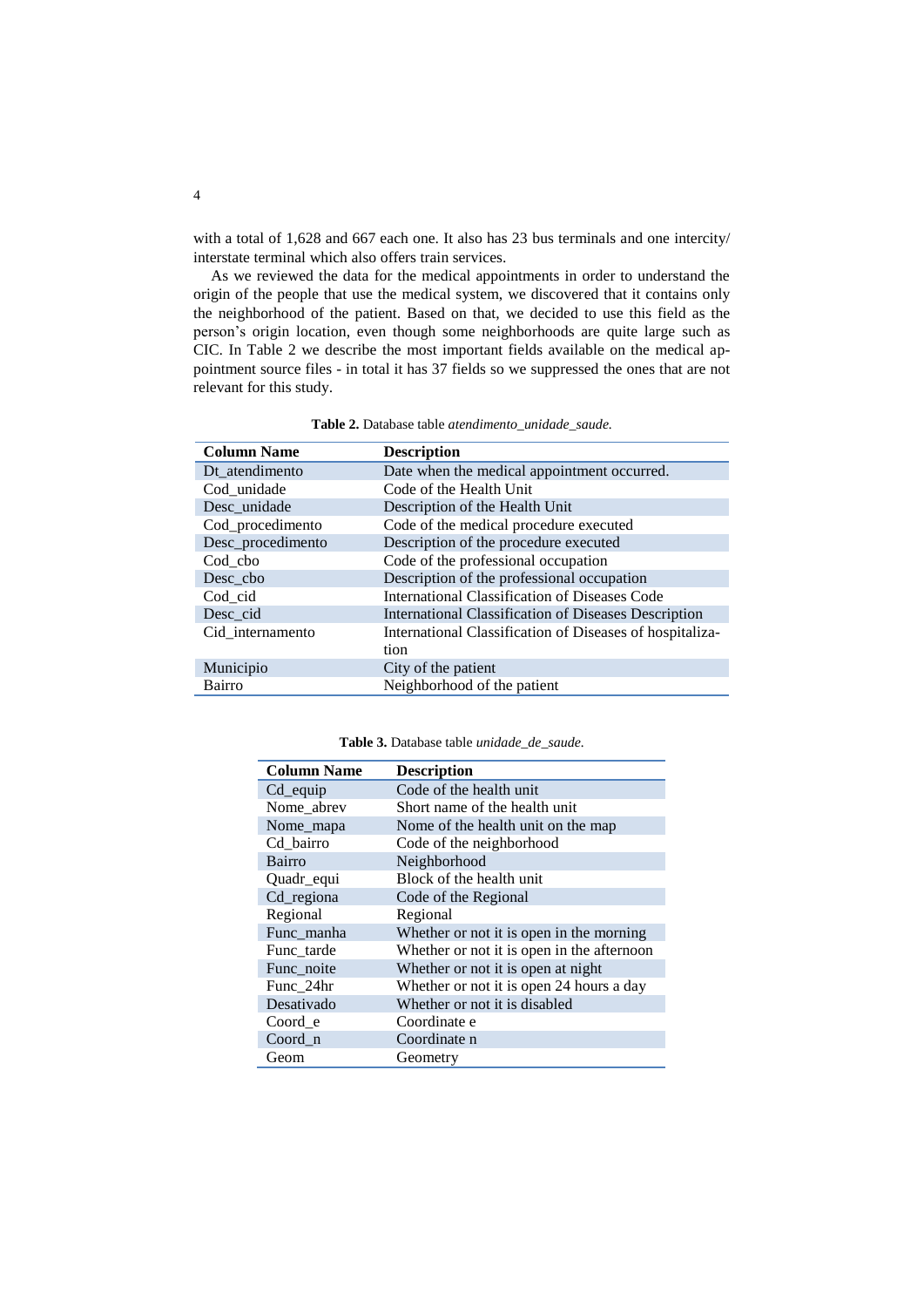**Table 4.** Database table *atendimento\_join\_unidades\_de\_saude.*

| <b>Column Name</b> | <b>Description</b>             |
|--------------------|--------------------------------|
| $Cd$ equip         | Code of the health unit        |
| Desc unidade       | Description of the health unit |
| Cod unidade        | Code of the health unit        |

The data was imported to a table created on a PostgreSQL<sup>5</sup> server with spatial extension Post $GIS<sup>6</sup>$ , in which georeferenced data provided by IPPUC from the public health units of Curitiba was already stored, as well as information of the city's bus stops and terminals.

One issue that we experienced was that the medical appointments table and the medical units table do not share the same identifier. The medical units table stores the geospatial location of the units and is detailed in Table 3. Based on that we decided to use the unit names to link both, however, the names were not matching due to issues with accentuation and small variations of the name. Due to that we had to create an association table as detailed in Table 4 and link them both mostly manually. It was also found that one unit was missing as it had been inaugurated recently - thus we had to georeference it and add to the table. When georeferencing it we found out that the column used to store the spatial data (column named *geom*) is configured using projection ESPG 4326, but the data on it is really on ESPG 29192<sup>7</sup> projection, so we had to convert the data that we had to suit that.

Subsequently, for the integration and visualization of the georeferenced data, we used QGIS<sup>8</sup> software, versions 2.14.11 (Essen) and 2.18.18(Las Palmas). Additionally, to generate a complex network graph we used Gephi<sup>9</sup> 0.9.2 software.

### **3 Location analysis of the Health Units**

In our initial study, we analyzed the distribution of the public health units by neighborhoods in the city of Curitiba, and it was verified that of the 75 existing neighborhoods in Curitiba, 33 of them do not have a health unit. Most of these 33 neighborhoods, in which there are no health units, are those with the highest income per household, according to data presented in the economic profile report published by Curitiba Agency<sup>10</sup>. On the other hand, in 29 neighborhoods there are 2 or more health

 5 https://www.postgresql.org, last accessed 08-April-2018.

<sup>6</sup> [https://postgis.net,](https://postgis.net/) last accessed 08-April-2018.

<sup>7</sup> [http://spatialreference.org/ref/epsg/sad69-utm-zone-22s-2/,](http://spatialreference.org/ref/epsg/sad69-utm-zone-22s-2/) last accessed 15-May-2018.

<sup>8</sup> [https://www.qgis.org/en/site/,](https://www.qgis.org/en/site/) last accessed 14-May-2018.

<sup>9</sup> [https://gephi.org/,](https://gephi.org/) last accessed 14-May-2018.

<sup>10</sup> http://www.agencia.curitiba.pr.gov.br/arquivos/regionais/perfil-economico-regionalmatriz.pdf, last accessed 08-April-2018.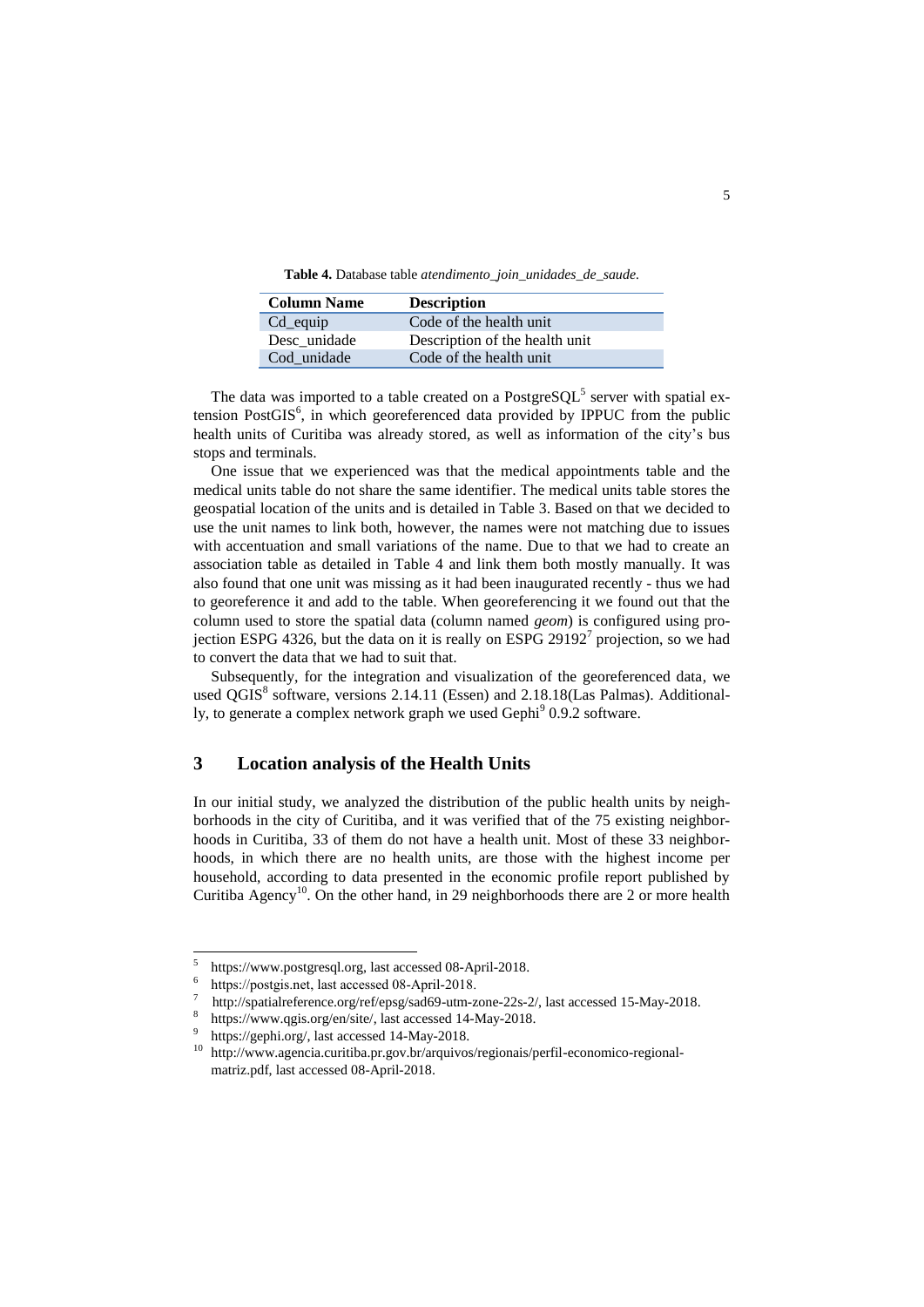units, and the Industrial District of Curitiba (CIC) has the highest number of health units (a total of 16).

Using heat maps it is possible to confirm the distribution of the health units across the city and relate it to the neighborhoods and income. In Figure 2 it is possible to see the distribution of the population according to data from the  $2010 \text{ census}^{11}$ . As a comparison, on Figure 3 the heat map shows the medical appointments per health units, and there is a notable overlap between Figures 2 and 3. Additionally, there is an empty space around the center of them that is filed in Figure 4, which shows a heat map of income per household. Therefore, by looking at those maps it is confirmed that the appointments at health units and the units themselves are located closer to the population with the lowest income.



Regarding the existence of bus stops near the health units, a radius of 200 meters was taken into account for this analysis; it was found that 6 health units neither have a bus stop nor a bus station within the radius of 200 meters. These 6 health units are BHU Umbará, BHU Vila Leão, BHU Luiz L. Lazof / Vila Esperança, BHU Pompéia , ECU Boqueirão and ECU Pinheirinho. They are highlighted as yellow triangles in Figure 5, all other health units are shown as red triangles and the bus stops near them are presented as black spots. Figure 6 shows a histogram with the distance of the health units to bus stops.

 $\overline{a}$ 

<sup>&</sup>lt;sup>11</sup> http://www.ippuc.org.br/nossobairro/nosso\_bairro.htm, last accessed 20/05/2018.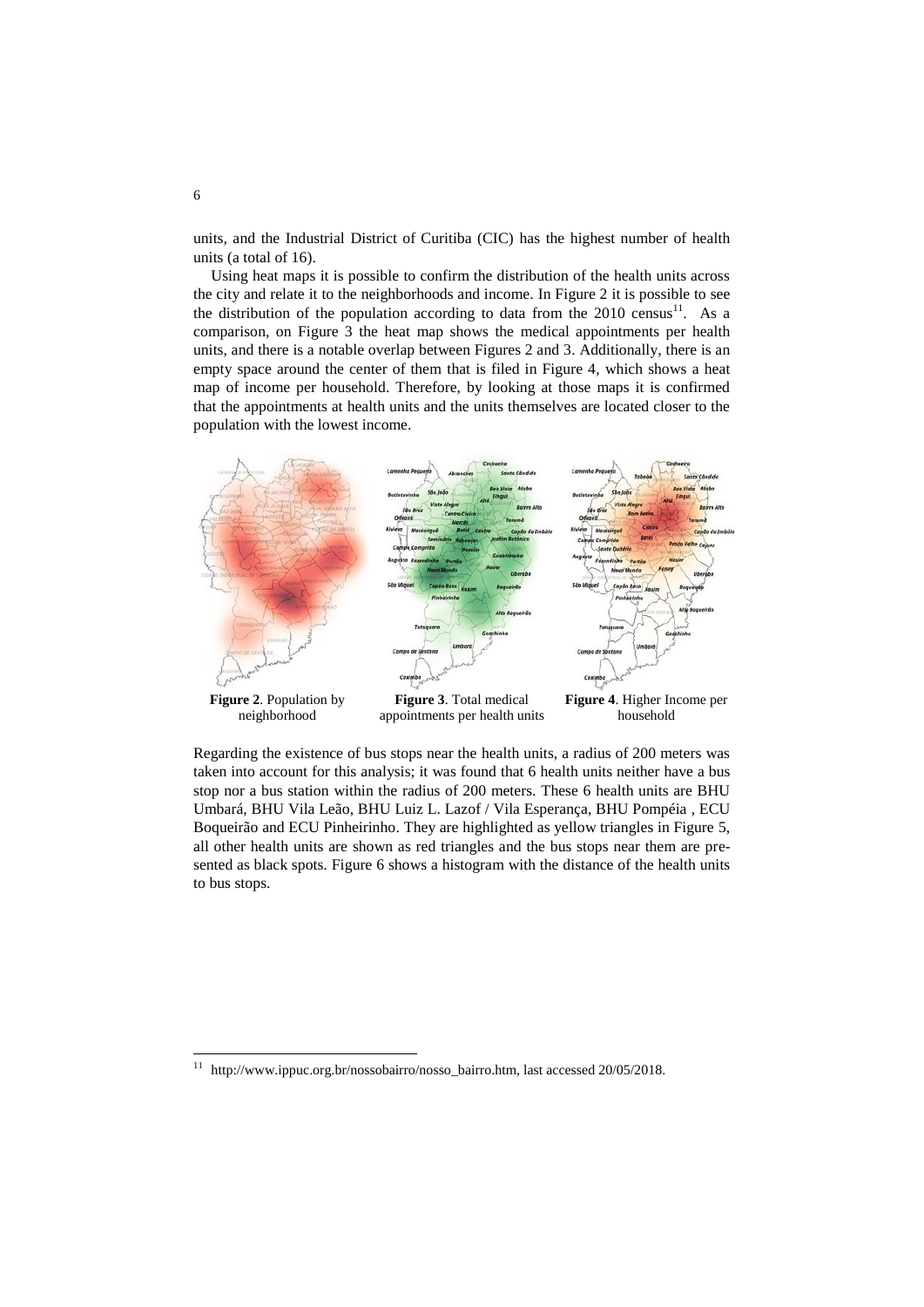

**Figure 5.** Health Units and bus stops within a radius of 200 meters.



**Figure 6.** Histogram showing the distance of the HU to the bus stops in meters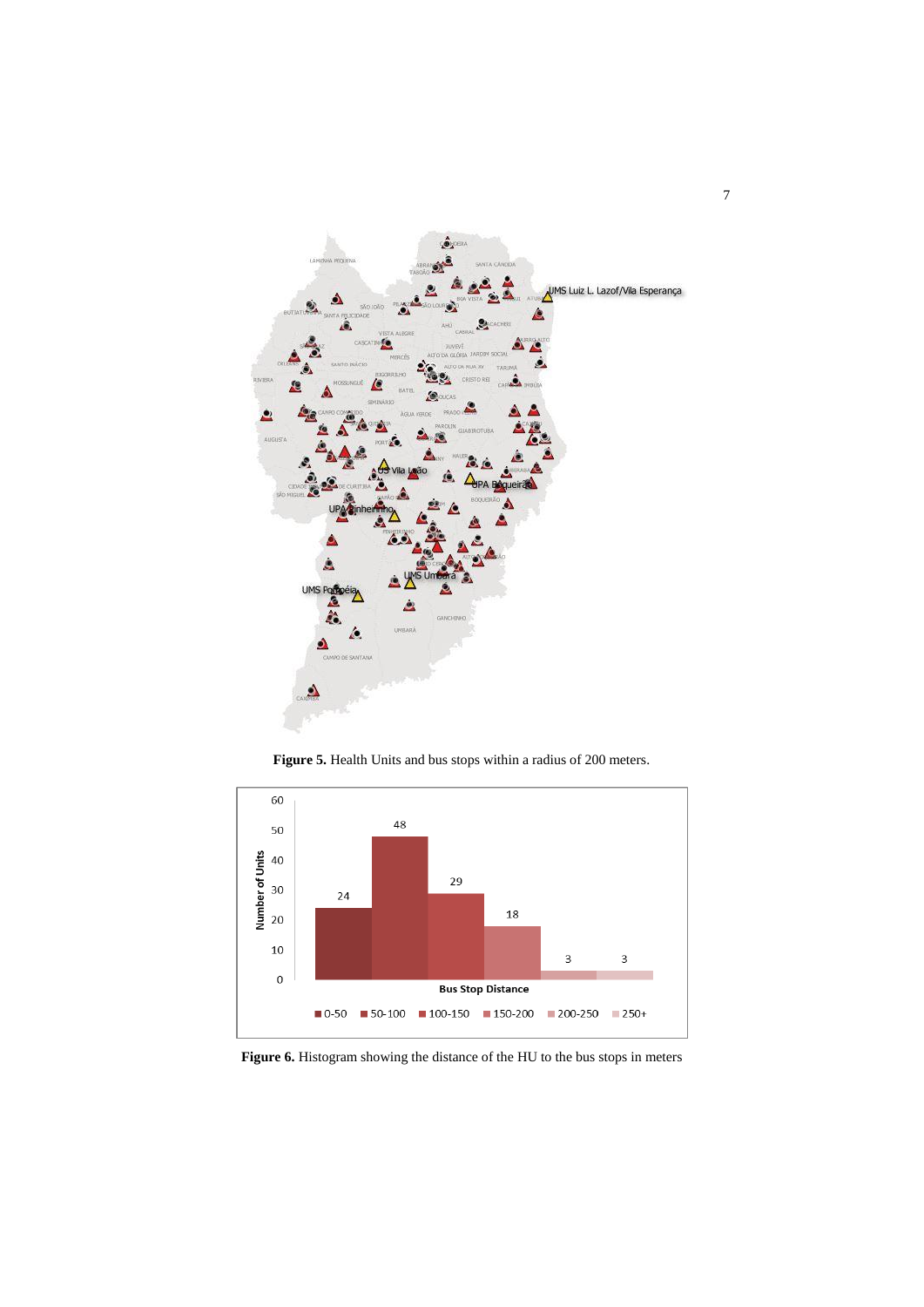It was verified that 12.34% of the 3,086,518 medical appointments made during the analyzed period were performed outside the neighborhood where the patients reside – it means that a daily average of 1,130 people went to another neighborhood to have a medical appointment. Figure 7 shows the displacement made by the patients from their residential neighborhood to the 5 most visited health units by patients from outside the neighborhood where the unit is located. These 5 most visited health units are emergency care units (ECU) that provide service 24 hours a day, being: Cajuru, Boqueirão, Boa Vista, Campo Comprido and Sítio Cercado. Figure 7 shows a complex network graph which highlights the intensity of the flow for those patients who had their medical procedures outside their residential neighborhood - thicker lines represent a greater flow of people. Looking at the numbers of those 5 units, a total of 28.64% of the medical appointments (184,392 appointments out of 643,764) were performed by people from other neighborhoods.



**Figure 7.** The 5 Health Units most visited by patients from other neighborhoods.

8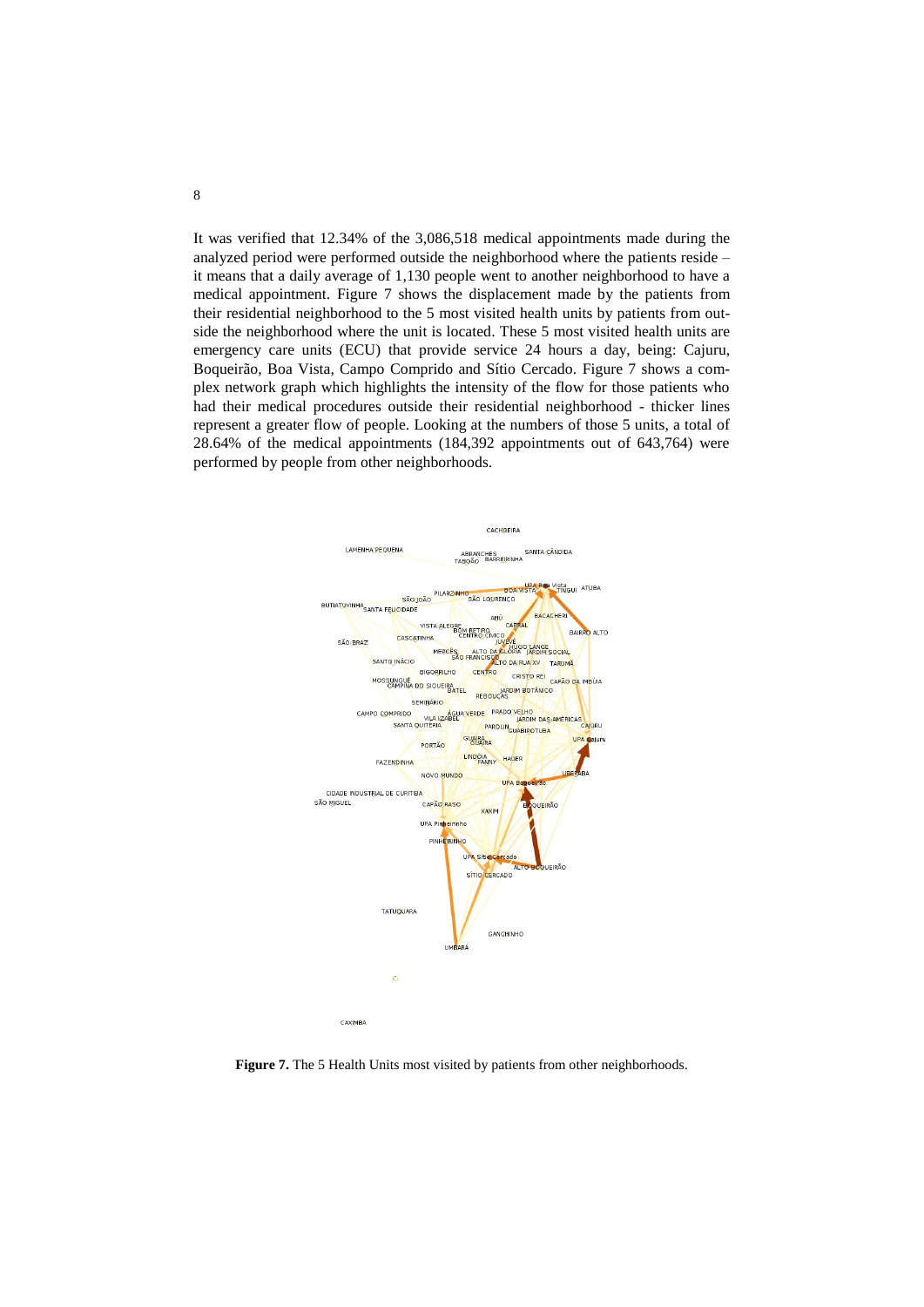It is interesting to note that ECU Boqueirão is one of the top 5 that most receive people from other neighborhoods but it does not have a bus stop in the 200 meter area.

We also reviewed the top 5 International Classification of Diseases (ICD) codes for these medical visits performed outside the patients' residential neighborhood, comparing them to the 5 ICD codes of all the medical visits present in the data set for comparison purposes:

**Table 5.** Comparison of top 5 ICD between all the medical visits and medical visits performed outside the patient's residential neighborhood.

| All medical visits                                   | <b>Total</b> | Top-5 outside the residential<br>neighborhood                             | Total |
|------------------------------------------------------|--------------|---------------------------------------------------------------------------|-------|
| General Medical Examina-<br>tion                     | 309366       | Acute upper respiratory infections,<br>unspecified                        | 14512 |
| <b>Issue of Repeat Prescription</b>                  | 174749       | Acute tonsillitis, unspecified                                            | 9229  |
| Acute upper respiratory in-<br>fections, unspecified | 124942       | Acute nasopharyngitis [common<br>cold                                     | 8969  |
| Essential (primary) hyper-<br>tension                | 108797       | General Medical Examination                                               | 8309  |
| Acute nasopharyngitis<br>[common cold]               | 95349        | Other gastroenteritis and colitis of<br>infectious and unspecified origin | 8098  |

Based on this information, it is possible to notice that the great majority of the medical visits made outside the patients' residential neighborhood consist of complications of the respiratory tract, which usually get aggravated at night. To confirm this information, the time of these medical visits were checked as seen in Figure 8. The numbers on the left represent the number of medical appointments in the blue line and the numbers on the right represent the number of medical appointments in the red line. In summary, this analysis points out that the number of medical visits is constant from 14:00 to 23:00 in the top 5 health units visited by patients from other neighborhood, while the number of general medical appointments drops sharply after this period. Figures 9 shows the number of appointments by hour per day of the week for all health units while Figure 10 shows the same view but only for the top 5 health units visited by patients from other neighborhoods.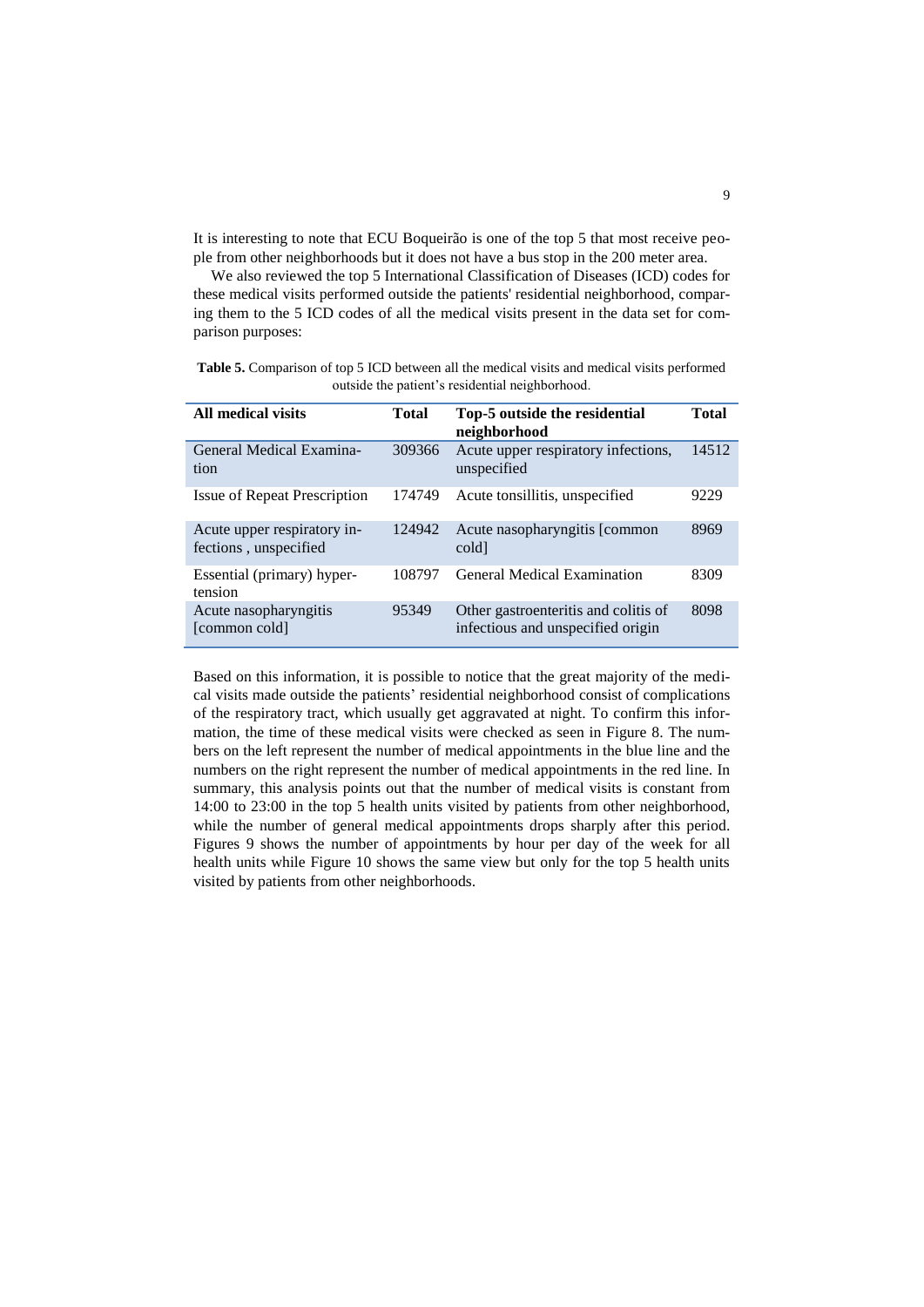

**Figure 8.** Time comparison of general medical visits and top 5 health units visited by patients from other neighborhood.



**Figure 9.** Number of appointments by hour per day of the week for all health units.



Figure 10. Number of appointments by hour per day of the week for top 5 health units visited by patients from other neighborhoods.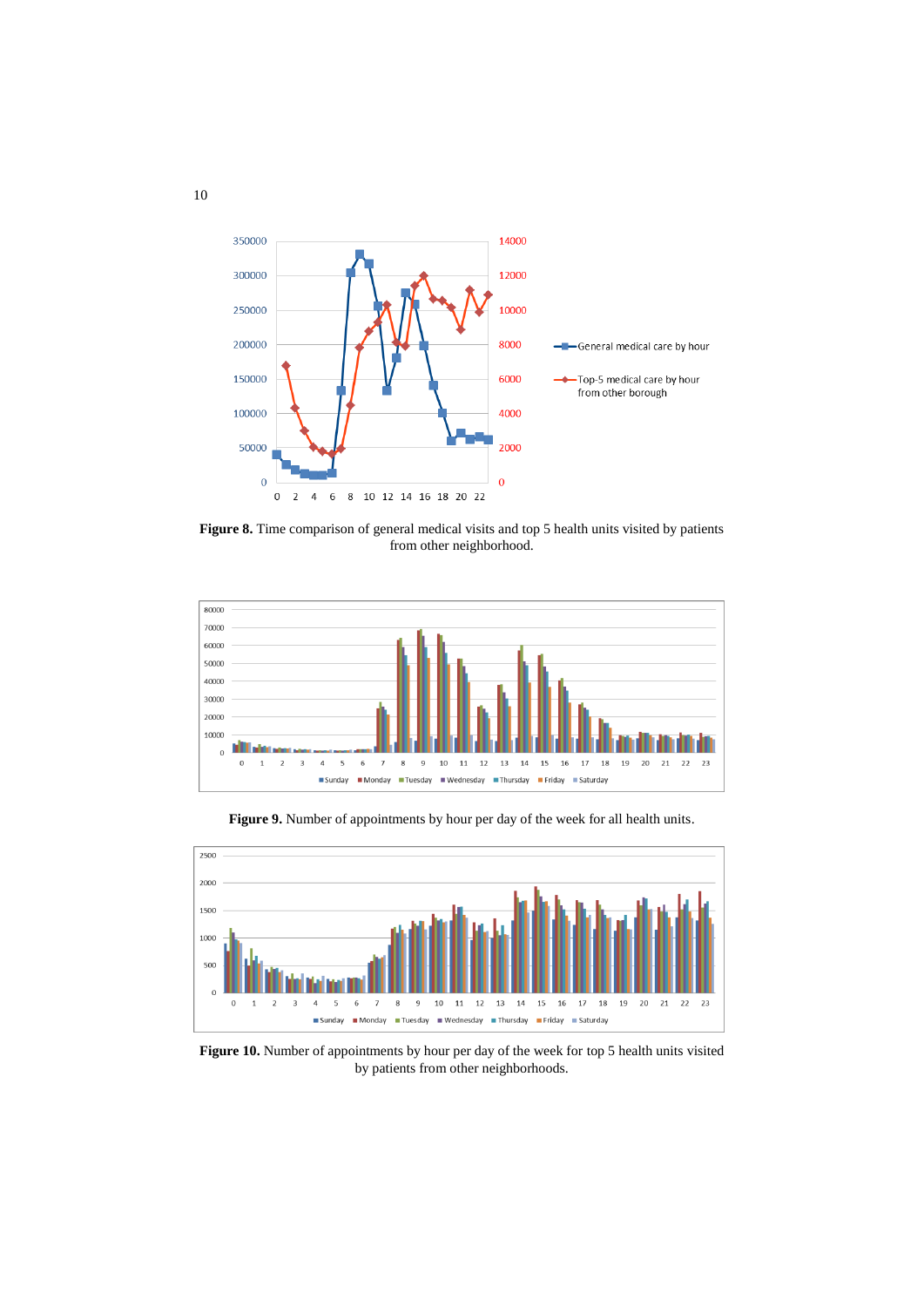## **4 Limitations**

A number of issues were encountered throughout this work, especially in terms of data consistency and integrity. The first issue was with the open data set of medical appointments for the month of February 2017 - as mentioned in Section 2; a great amount of the data for this specific month had missing columns which prevented us from using it.

As stated in Section 2 another issue was that the open data of the medical appointments and the database table containing the health units' geolocation did not share the same identifier; therefore it was required extensive manual work to correlate both data sets using the name of the health units: the first data set was not using accent and the second was, additionally there were a few names mismatch as well.

Regarding the bus stop data used, although the data showed there was no bus stop in the 200 meters radius of ECU Pinheirinho, google maps shows a bus stop almost in front of the ECU Pinheirinho.

In summary, the main challenge faced throughout this work was regarding data consistency among the different sources of data.

# **5 Conclusion**

The objective of this research was to understand the medical appointments at public health units in Curitiba and relate this information to their locations, bus stops and displacements performed by the citizens to arrive at the health units.

In a preliminary analysis, it can be understood that the bus stops are well located and allow citizens to arrive at the majority of health units without the need of long walks, fulfilling its function of being located where the population needs. But it is also observed that there is a relevant amount of displacements from outside the citizens' neighborhood to the top 5 ECU, especially looking for treatment of respiratory problems – it is required further research on related works and with the municipality of Curitiba to understand if those numbers are expected and why.

In future work it would be possible to validate whether not only the destination is in the correct location but whether the origin and bus routes are addressing this need of the population who are more distant from health units - or even assess whether these health units are in the correct location and the reason why citizens are looking for them instead of going to the nearest units. Additionally, it is intended to use Google Map review data about the health units and analyze the data using Collective intelligence approaches.

Curitiba municipal government could use the results of this research to assess whether the different data sources administered by the city can be normalized in order to facilitate future researches. Other studies using data from different cities could use the numbers from this paper as a baseline for comparison.